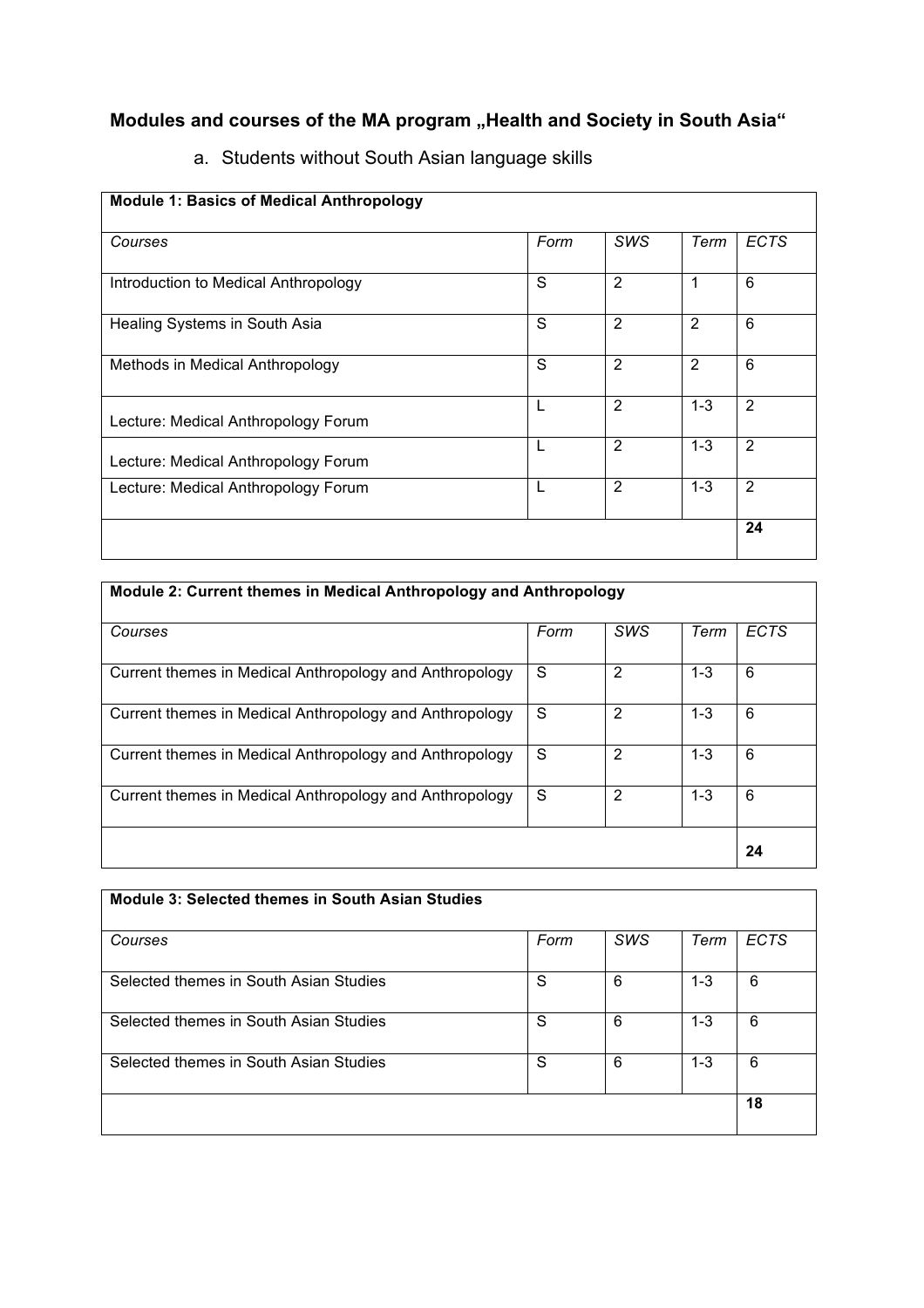| <b>Module 4: South Asian Languages</b> |      |         |         |             |
|----------------------------------------|------|---------|---------|-------------|
| Courses                                | Form | SWS     | Term    | <b>ECTS</b> |
| South Asian Languages                  | S    | i.d.R.2 | $1 - 3$ | i.d.R.6     |
| South Asian Languages                  | S    | i.d.R.2 | $1 - 3$ | i.d.R.6     |
|                                        |      |         |         | 12          |

| <b>Module 5: Preparation of Master's Thesis</b> |      |                |                |             |
|-------------------------------------------------|------|----------------|----------------|-------------|
| Courses                                         | Form | SWS            | Term           | <b>ECTS</b> |
| <b>Scientific Working Methods</b>               | S    | $\overline{2}$ |                | 6           |
| Master's Thesis Preparation                     | S    | $\overline{2}$ | 3              | 6           |
| <b>Colloquium Master's Thesis</b>               | S    | $\overline{2}$ | $\overline{4}$ | 6           |
|                                                 |      |                |                | 18          |

| <b>Module 6: Master's Thesis</b>           |                |                                                  |             |
|--------------------------------------------|----------------|--------------------------------------------------|-------------|
| Content                                    | Form           | Term                                             | <b>ECTS</b> |
| Fieldwork, Archive- or Literature research | Self-<br>Study | 3.term<br>after<br>when there are<br>no lectures | 6           |
| Master's Thesis                            | Self-<br>Study | 4                                                | 18          |
|                                            |                |                                                  | 24          |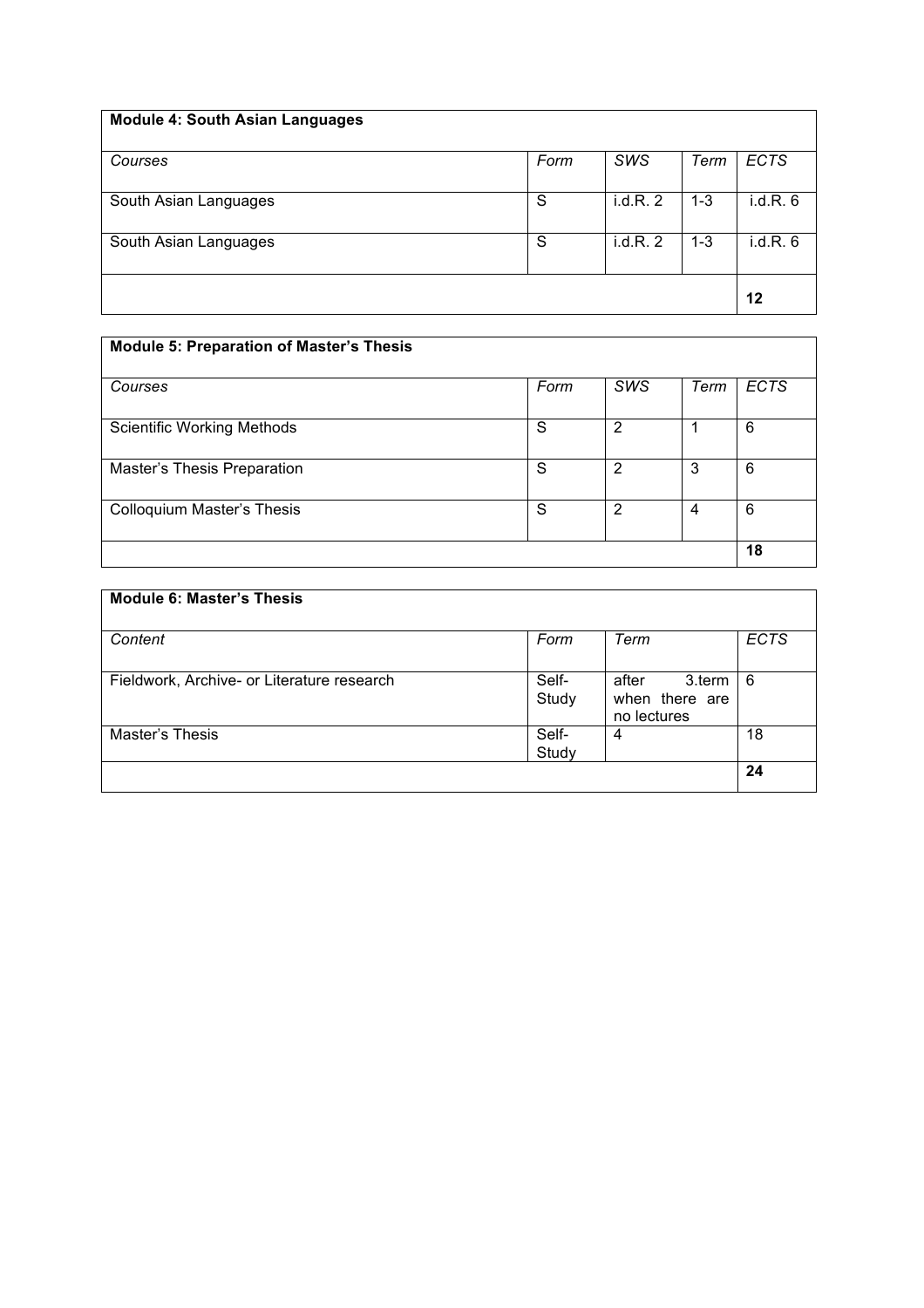## b. **Students with South Asian language skills**

| <b>Module 1: Basics of Medical Anthropology</b> |      |                |         |                |
|-------------------------------------------------|------|----------------|---------|----------------|
| Courses                                         | Form | <b>SWS</b>     | Term    | ECTS           |
| Introduction to Medical Anthropology            | S    | 2              | 1       | 6              |
| Healing Systems in South Asia                   | S    | 2              | 2       | 6              |
| Methods in Medical Anthropology                 | S    | $\overline{2}$ | 2       | 6              |
| Lecture: Medical Anthropology Forum             |      | 2              | $1 - 3$ | $\overline{2}$ |
| Lecture: Medical Anthropology Forum             |      | 2              | $1 - 3$ | $\overline{2}$ |
| Lecture: Medical Anthropology Forum             |      | $\overline{2}$ | $1 - 3$ | $\overline{2}$ |
|                                                 |      |                |         | 24             |

| Module 2: Current themes in Medical Anthropology and Anthropology |      |                |         |             |
|-------------------------------------------------------------------|------|----------------|---------|-------------|
| Courses                                                           | Form | <b>SWS</b>     | Term    | <b>ECTS</b> |
| Current themes in Medical Anthropology and Anthropology           | S    | 2              | $1 - 3$ | 6           |
| Current themes in Medical Anthropology and Anthropology           | S    | $\overline{2}$ | $1 - 3$ | 6           |
| Current themes in Medical Anthropology and Anthropology           | S    | 2              | $1 - 3$ | 6           |
| Current themes in Medical Anthropology and Anthropology           | S    | 2              | $1 - 3$ | 6           |
| Current themes in Medical Anthropology and Anthropology           | S    | 2              | $1 - 3$ | 6           |
| Current themes in Medical Anthropology and Anthropology           | S    | 2              | $1 - 3$ | 6           |
|                                                                   |      |                |         | 36          |

| Module 3: Selected themes in South Asian Studies |      |            |         |             |
|--------------------------------------------------|------|------------|---------|-------------|
| Courses                                          | Form | <b>SWS</b> | Term    | <b>ECTS</b> |
| Selected themes in South Asian Studies           | S    | 6          | $1 - 3$ | 6           |
| Selected themes in South Asian Studies           | S    | 6          | $1 - 3$ | 6           |
| Selected themes in South Asian Studies           | S    | 6          | $1 - 3$ | 6           |
|                                                  |      |            |         | 18          |